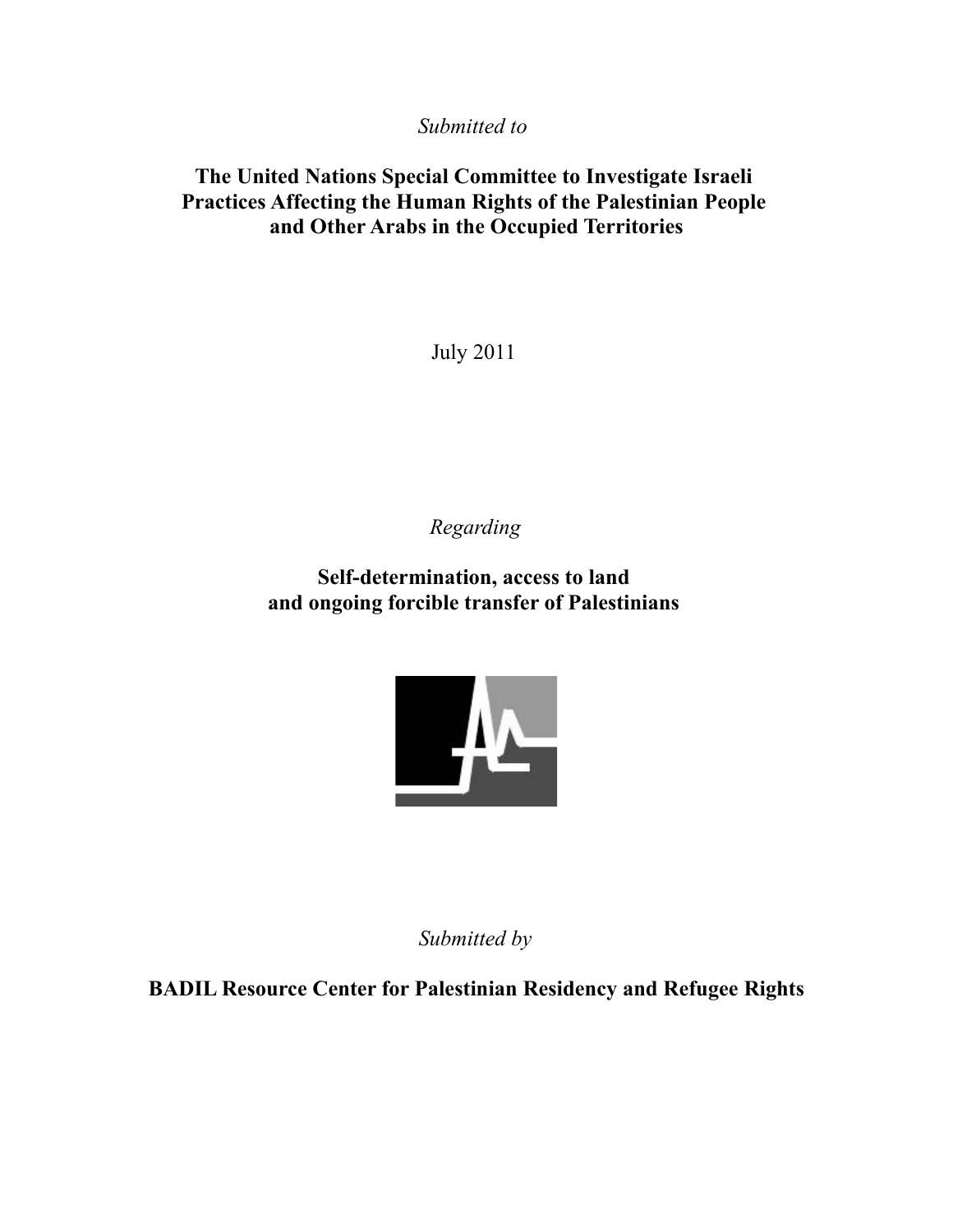# **Self-determination of the Palestinian people**

As a result of ensuing wars, hostilities, and events of forced displacement, the Palestinian people have defined themselves as the indigenous people of Mandate Palestine comprised of three main sectors: those living under occupation since 1967; those displaced during war in 1948 and 1967 who now constitute a 6.5 million refugees, and Palestinian citizens of Israel. These people, the Palestinian people in their entirety, are entitled to self-determination.

Approximately 4 million Palestinians live in the occupied Palestinian Territories, thereof 2.5 million in the West Bank and 1.5 million in the Gaza strip. Israel's population amounts of approximately 7.3 million. The Palestinian minority in Israel counts about 1.1 million and constitutes approximately 20% of the population. At least one fourth of this population are IDPs, refugees and their descendants who were displaced from their original villages in 1948 and were forced to settle in other places in Israel. Over 50% of Israel's Jewish population lives in central Israel, while over 70% of its Palestinian population lives in the Naqab and the Galilee.

More than 1.9 million of the Palestinians living in the oPt are registered refugees, in Gaza the refugees make up an estimated three-quarter of the population. In total, including the refugees in Jordan, Syria and Lebanon, there are 4,820,229 Palestinian refugees which are registered with UNRWA. According to BADIL's Survey on Palestinian refugees: around 67% of the Palestinian population are forcibly displaced persons.<sup>[1](#page-1-0)</sup> This includes the number of registered refuges and non-registered refugees.



Today, the Palestinian right to self-determination is unequivocal as noted by the International Court of Justice, the world's highest judicial authority, in its 2004 Advisory Opinion on the legal consequences of Israel's wall in the Occupied Palestinian Territory (OPT). The Court also found that "Israel is bound to comply with its obligation to respect the right of the Palestinian people to self-determination and its obligations under international humanitarian law and international human rights law.

The United Nations has affirmed the right to self determination in common article 2 of the International Covenant of Civil and Political Rights and the International Covenant of Economic Social and Cultural Rights. With regard to the Palestinian People, the United Nations has recognized this right forthrightly in 1974 when the UN recognized the Palestine Liberation Organization (PLO) as the representative of

<span id="page-1-0"></span><sup>1</sup> BADIL Resource Center,. Survey of Palestinian Refugees and Internally Displaced Persons 2008-2009 (2009), p. 63.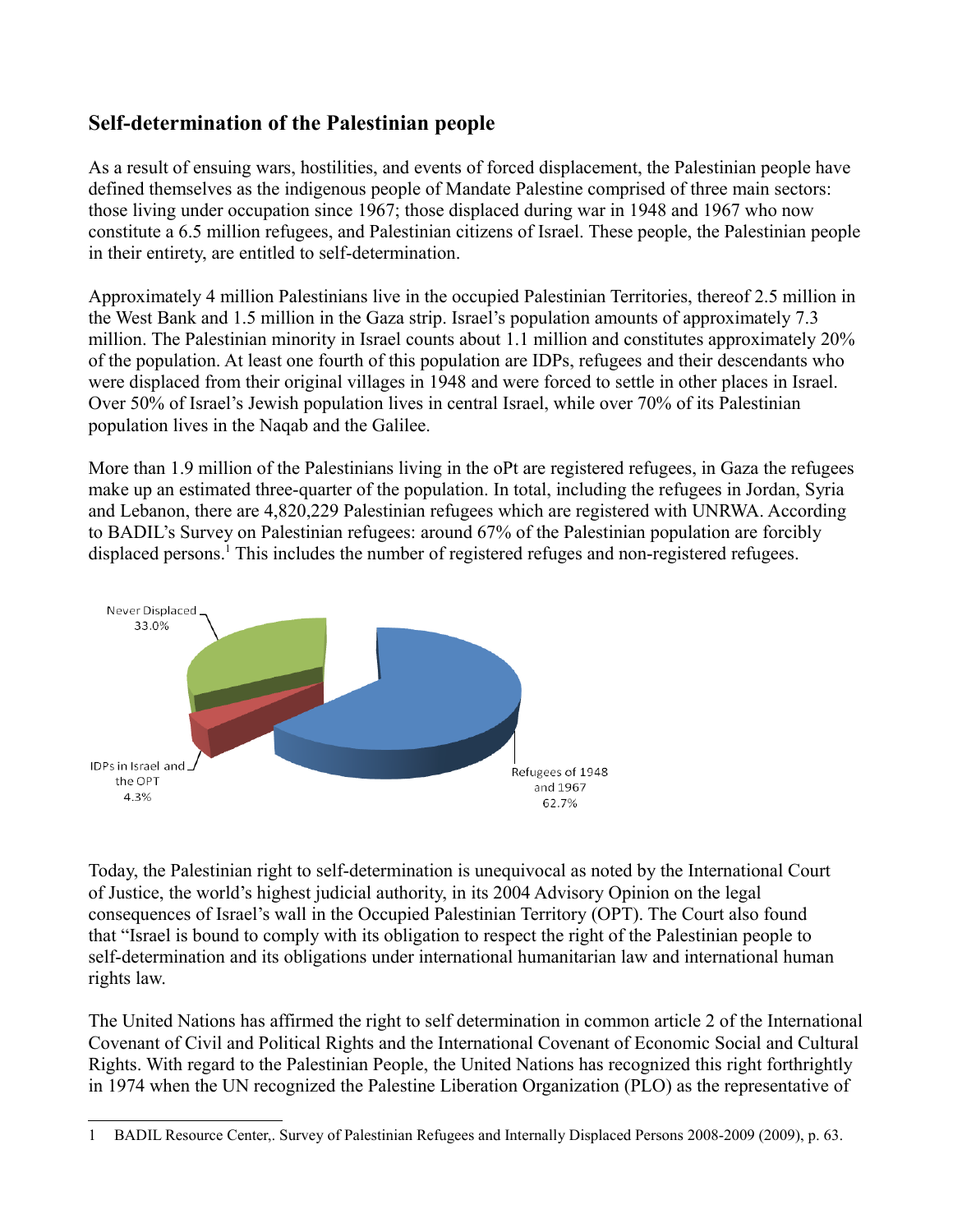the Palestinian people, granted it observer status and explicitly recognized that Palestinians constitute a people entitled to self-determination.

Numerous General Assembly Resolutions have affirmed this right as particularly applicable to the Palestinian people, including Resolutions 2535 (10 Dec. 1969);7 2649 (30 Nov 1970)8; 3236 (22 Nov 1974); 43/177 (15 Dec. 1988); and 48/94 (20 Dec. 1993). Of particular note is Resolution 3236, which reaffirms and specifies the inalienable rights of Palestinian people in Palestine as including: a) the right to self-determination without external interference; b) the right to national independence and sovereignty; and, the c)"inalienable right of the Palestinians to return to their homes and property from which they have been displaced and uprooted." The Resolution emphasizes that "full respect for and the realization of these inalienable rights of the Palestinian people are indispensable for the solution of the question of Palestine."

Whereas Palestinians insist that they are entitled to define and exercise their right to self-determination without external interference, interpretations of the practical meaning of this right have been shaped in response to the international political environment and the Israeli policies that continue to change the reality on the ground. Despite the international community's inaction and the severity of the human rights violations borne by Palestinians as a result of Israel's policy of population transfer and its discriminatory regime, most Palestinians understand their right to self-determination to encompass the following:

- 1. National independence and sovereignty in the OPT, including East Jerusalem;
- 2. Free exercise of the Palestinian right to return to their homes and properties in Israel; and
- 3. Collective national representation in Israel for its indigenous Palestinian citizens.

Whether it be in its refusal to end its occupation over the Palestinian territories it occupied in 1967, its failure to extend equal rights to its Palestinian citizens, or in its denial of the right to return for Palestinian refugees, Israel continues to subvert the Palestinian right to self-determination. **Of particular concern is the continued failure of the UN and its agencies to promote and to protect the rights of Palestinian refugees to return to their homes and its failure to take practical measures to end and prevent the ongoing forcible displacement of Palestinians.**

## **Access to land**

The Palestinian population's access to land is closely connected to the issue of Jewish settlements in the West Bank (including East Jerusalem). Since the Israeli occupation of the Golan Hights, Gaza and the West Bank in 1967 Israel has established, financed and protected Jewish settlements on occupied territory and encouraged Israeli citizens and industries to move into them. Presently there are 135 Israeli settlements in the occupied territories and dozens of additional "outposts" – settlements not yet officially recognized by the Israeli government. These house over 562,000 (20,000 in the Golan Heights). $<sup>2</sup>$  $<sup>2</sup>$  $<sup>2</sup>$ </sup>

Settlements are a major obstacle to peace in the region. First, they virtually foreclose the possibility of a viable Palestinian state as they – together with the road system connecting them and the building of a the 'security barrier' that does not follow the 'green line'<sup>[3](#page-2-1)</sup> – destroy the territorial integrity of a future Palestine and occupy more than 45% of the West Bank area. Secondly, settlements are the center

<span id="page-2-0"></span><sup>2</sup> http://www.whoprofits.org/Involvements.php?id=grp\_inv\_settlement

<span id="page-2-1"></span><sup>3</sup> The armistice line from 1949 separating West Bank and Gaza from Israel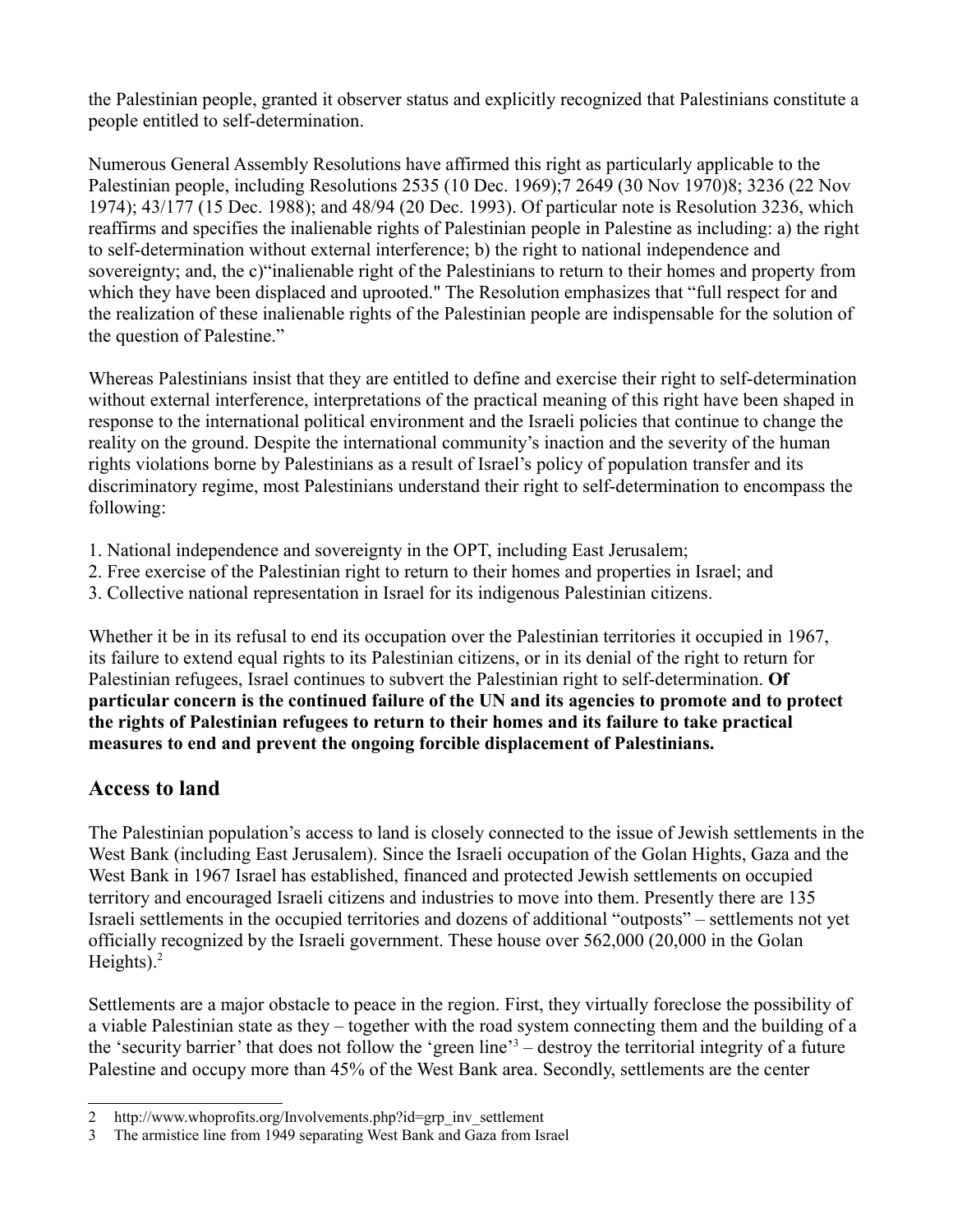around which massive human rights violations take place in the form of denial of right and access to land, water and security in the form of settler attacks and violence at checkpoints, military installations and against rural Palestinian communities.

Another obstacle to peace is the West Bank Wall/barrier which constitutes an important element in the continuous process of land confiscation as only twenty % (20%) of the Barrier's length runs along the Green Line. The total area located between the current barrier route and the green line is 10 % of the West Bank and East Jerusalem and includes settlement groups deep into Palestinian land, including the Qedunim settlement group, Ariel and Ma'ale Adunim.

Access for Palestinians to land between the wall/barrier and the green line is gradually but systematically being restricted, whereby the Israeli authorities are creating a 'seam zone' of land confiscated as part of the construction of the barrier. Together with the apparent creation of another 'seam zone' west of the Jordan Valley, a buffer zone made up of fences and ditches and following the natural topography of mountains and cliff tops, the wall/barrier effectively cuts the West Bank into 3 separate Palestinian enclaves with hardly any territorial contiguity. Thus, in recent years UN agencies have reported an intensifying Israeli policy of squeezing Palestinian residents geographically and economically and of restricting the entry of other West Bank residents who have land holdings or economic activities in the Jordan Valley. Such moves are strongly reminiscent of Israeli measures in the seam zone where the wall/barrier and the gate and permit regime stultifies the economic and social life of the 'permanent residents' while endangering the livelihoods of communities on the Palestinian side by isolating their land and its potential for natural growth. By 2009, 498,000 Palestinians in 92 West Bank communities live in segregated areas, including 263,200 people in 81 communities who are caught in the so-called "closed areas and seam zones." All of them face the risk of forced displacement.[4](#page-3-0)

#### **Forced Population Transfer and Settler Implantation**

An increasingly salient discussion is emerging among UN agencies and human rights practitioners in the OPT regarding the nature and the forms of practices leading to ongoing forcible displacement in the OPT and, specifically, given the pattern and scope of forced displacement, whether an Israeli policy of forced population transfer exists. The premise that forcible transfer is occurring in the OPT has already been tacitly accepted by a number of NGO's and human rights practitioners whose programs to support communities to prevent displacement is premised on the realization that a conscious policy aimed at transferring Palestinians exists and/or that factors triggering displacement cumulatively indicate a policy of forced population transfer.

Forcible population transfers and deportations in the context of occupation is prohibited under IHL.<sup>[5](#page-3-1)</sup> Unlawful deportation or transfer,<sup>[6](#page-3-2)</sup> is a grave breach of the Fourth Geneva Convention,<sup>[7](#page-3-3)</sup> and may constitute a war crime under the Additional Protocol I to the IV Geneva Convention<sup>[8](#page-3-4)</sup> and the ICC

<span id="page-3-0"></span>4 *Source OCHA 2009; B'Tselem 2008.*

<span id="page-3-4"></span><span id="page-3-3"></span>8 See article 85 (4) (a) of the Protocol Additional to the Geneva Conventions of 12 August 1949, and relating to the Protection of Victims of International Armed Conflicts (Protocol 1) of 8 June 1977, which entered into force 7 December

<span id="page-3-1"></span><sup>5</sup> See the Geneva Convention relative to the Protection of Civilian Persons in Time of War, art. 49. para. 1, art. 2 and art. 6, U.N.T.S. 287, entered nto force Oct. 21, 1950. (Hereinafter GC IV).

<span id="page-3-2"></span><sup>6</sup> According to the ICRC Commentary on art. 147 of the GC IV: "unlawful deportation or transfer (…) refers to breaches of the provisions of article(s) 49 of GC IV". See Jean S. Pictet (ed.), Commentary: Fourth Geneva Convention Relative to the Protection of Civilian Persons in Time of War, Geneva: International Committee of the Red Cross, 1958, pp 283. 7 See supra fn. 5, article 147 of the IV GC.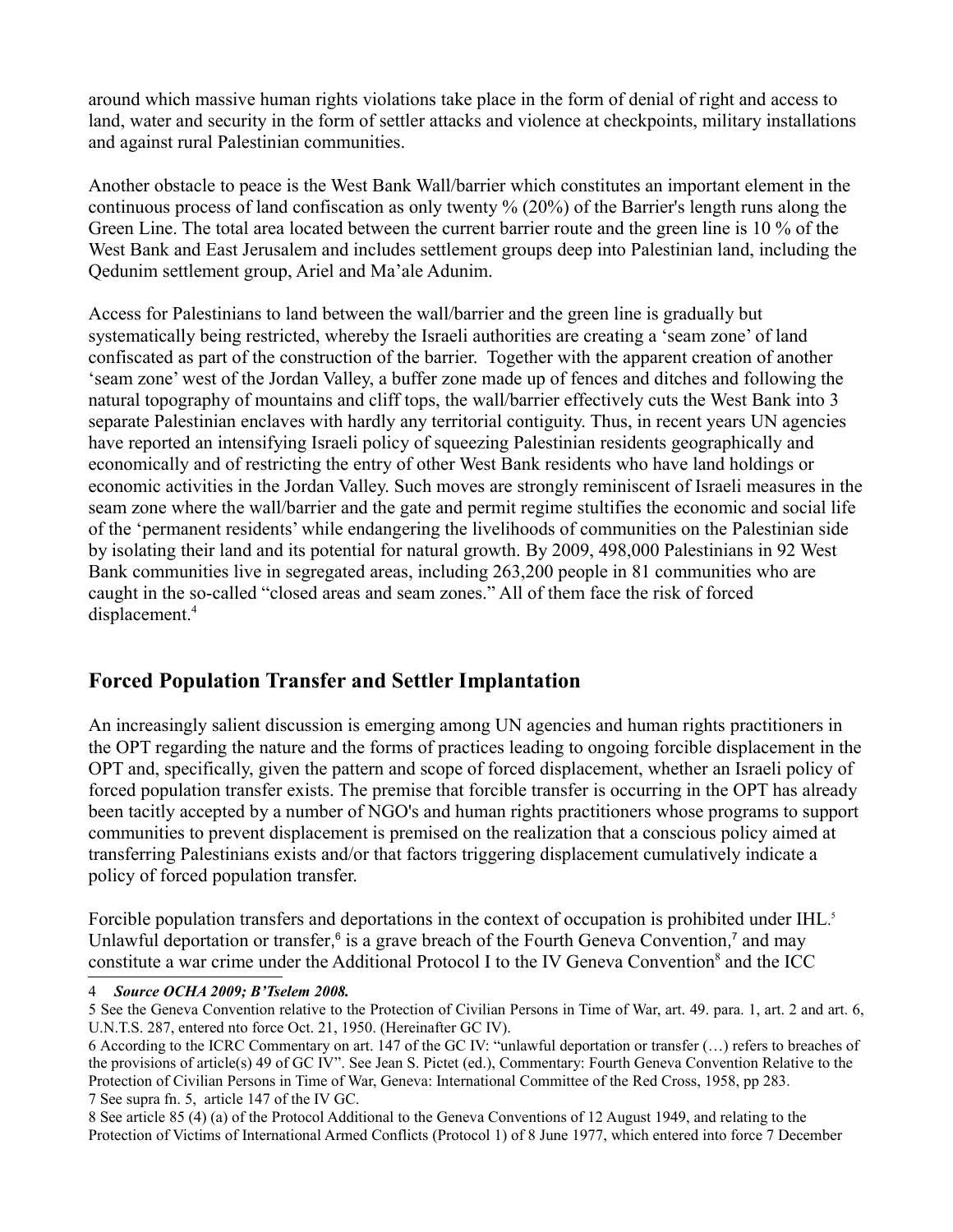Statute.<sup>[9](#page-4-0)</sup> It may also constitute a crime against humanity, when committed as part of a widespread or systematic attack directed against any civilian population<sup>[10](#page-4-1)</sup>.

As per Article 8(2)(b)(viii) of the Rome Statue of the international Criminal Court, the war crime of forced transfer can occur "directly or indirectly", as such, the prohibition on forcible transfer extends beyond cases where a military force directly and physically relocates a population under its control to cases where life is rendered so difficult that the population are forced to leave. Policies in the OPT leading to displacement include: (1) the construction of the Wall inside occupied territories and its associated gate and permit regime; (2) Home demolitions, evictions and restrictive zoning and planning; (3); Impunity for settler violence and harassment; (4) Residency rights revocation; (5) Individual and mass deportations of Palestinians.

This policy is most evident in Area C of the West Bank, an area in which ten out of 13 communities recently visited by OCHA reported that "families are leaving because policies and practices implemented there make it difficult for residents to meet basic needs or maintain their presence on the land."<sup>[11](#page-4-2)</sup> Similarly, as a Human Rights Watch report states "In several cases documented......and also documented in numerous media and NGO reports, these [Israeli] policies have made life so difficult for Palestinian residents of Area C that they have had to abandon their homes and livelihoods."<sup>[12](#page-4-3)</sup>

In many cases, the extent of the past and ongoing displacement remains as yet unknown. For example, a 2011 freedom of information request by the Israeli organization HaMoked revealed that between 1967 and 1994 Israel revoked the residency of 140,000 West Bank Palestinians. Comparative figures have yet to be made public as are the latest statistics for revocation of residency rights in Jerusalem, with the latest available figures from 2008 revealing the revocation 4,500 ID cards from Palestinians living in Jerusalem in that year. $13$ 

In his report submitted to the 16<sup>th</sup> Session of the UN Human Rights Council, UN Special Rapporteur Professor Richard Falk, in examining Israeli policies in Jerusalem, concluded that, "There is no question that, with its policy of Palestinian expulsion and dispossession in Jerusalem, Israel continues to be responsible for a gradual, incremental, yet cumulatively devastating policy designed to achieve the ethnic cleansing of Palestinians."[14](#page-4-5)

Another aspect of Israeli policies and practices which aim to change the demographic composition of the occupied territory is Israel's continued support to the implantation of Jewish Israeli settlers into the oPt through the continued land seizure for settlements and outposts,[15](#page-4-6) and through policies encouraging the transfer of parts of Israeli (Jewish) civilian population.[16](#page-4-7) The transfer by the Occupying Power of

<sup>1979.</sup> 

<span id="page-4-0"></span><sup>9</sup> See, Art. 8. 2. (a) (vii) Rome Statute of the International Criminal Court, 2187 U.N.T.S. 90, which entered into force July 1, 2002 (hereinafter Rome Statute).

<span id="page-4-1"></span><sup>10</sup> Ibid, Art. 7 (1) (a) Rome Statute.

<span id="page-4-2"></span><sup>1</sup>[1 http://www.ochaopt.org/documents/ocha\\_opt\\_Area\\_C\\_Fact\\_Sheet\\_July\\_2011.pdf](file:///tmp/ http://www.ochaopt.org/documents/ocha_opt_Area_C_Fact_Sheet_July_2011.pdf)

<span id="page-4-3"></span><sup>12</sup> Separate and Unequal: Israel's Discriminatory Treatment of Palestinians in he Occupied Palestinian Territories, Human Rights Watch, 2010.

<span id="page-4-4"></span><sup>13</sup> See OCHA Special Focus Report on East *Jerusalem, Key Humanitarian concerns,* March 2011 and B'Tselem statistics at: [http://www.btselem.org/jerusalem/revocation\\_statistics,](http://www.btselem.org/jerusalem/revocation_statistics) visited 28 June, 2011.

<span id="page-4-5"></span><sup>14</sup> Page 11, paragraph 19<http://daccess-dds-ny.un.org/doc/UNDOC/GEN/G11/101/90/PDF/G1110190.pdf?OpenElement>

<span id="page-4-6"></span><sup>15</sup> See pra fn. 1, BADIL, *Survey of Palestinian Refugees (2008-2009),* pp. 27 and B'tselem, *By Hook and by Crook, Israeli Settlement Policy in the West Bank*, July 2010.

<span id="page-4-7"></span><sup>16</sup> Different benefits including financial benefits and incentives to encourage Jewish citizens to migrate to the West Bank are provided by 8 Israeli Ministries: the Ministry of Construction and Housing; the Israel Lands Administration; the Ministry of Education; the Ministries of Industry and Trade, Tourism and Agriculture; The Ministry of Labour and Social